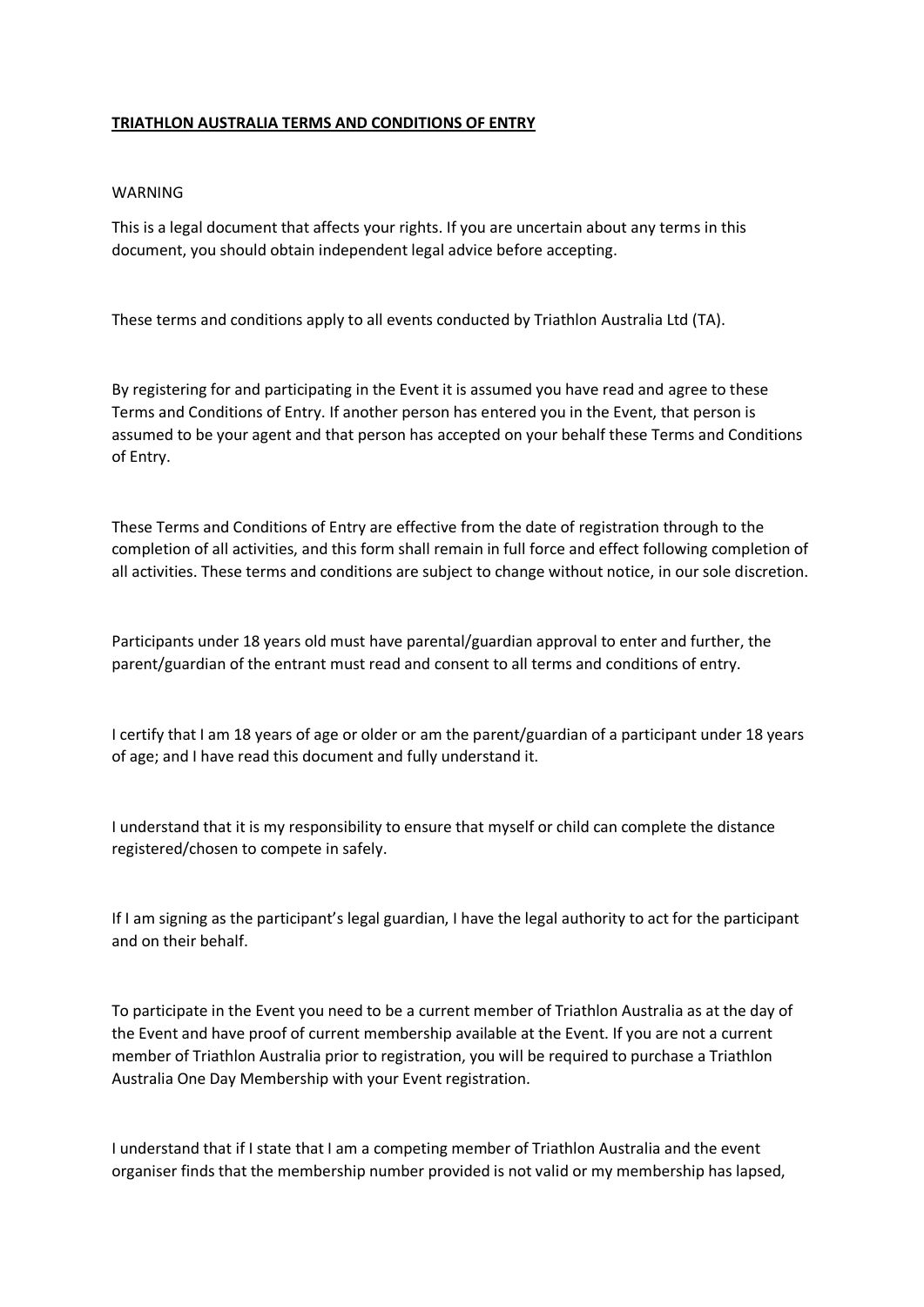that the entry will be amended by TA and I understand I will be charged the appropriate One Day Membership fee per event to the Credit Card that I used to enter the event(s).

I will review all materials received, accurately complete and agree to the registration information, documents and process, and obey the rules and policies. These rules and policies include the Competitor Information Booklet, the Triathlon Australia Race Competition Rules, which are available to download from www.triathlon.org.au and all traffic laws.

TA reserves the right, in its sole discretion, to deny or disqualify any person from participating or continuing in the Event (either before or during the event). In these circumstances, TA will refund the person's entry fees except where the person has:

(a) Misrepresented their eligibility to participant in the Event at the time of entry or;

(b) Breached any of these terms and conditions of entry or failed to comply with any of the event organiser's directions or instructions

I acknowledge that competitive triathlon, duathlon & aquathlon events involve the real risk of serious injury or even death from various causes including over exertion, equipment failure, dehydration & accidents with other competitors, spectators or road users, course conditions, weather conditions and/or other unforeseen circumstances/causes.

I am fully capable of participating without causing harm to myself or others and I understand that I should not compete in this event unless I have trained appropriately and a medical practitioner has verified my physical condition.

By participating, I accept all risks associated from my participation that could result in loss of life or permanent injury. Accordingly, I release all persons or corporations associated directly or indirectly with the conduct of the Event from all claims demands and proceedings arising out of my participation and I hereby indemnify them against all liability (including liability for their negligence and the negligence of others) for all injury, loss or damage arising out of or connected with my participation in this event. This release shall extend to and include Triathlon Australia Ltd., Triathlon Queensland Ltd., and their respective directors, partners, managers, officers, agents, contractors, employees and volunteers including medical and paramedical personnel appointed for the event, the owners, licensees and occupiers of land upon which the event or any part of it is conducted, any statutory body or local authority having control over land upon which the event or any part of it conducted or which is involved directly or indirectly with the event in any manner whatsoever and promoters, sponsors and event organisers. This release and indemnity continues forever and binds my heirs, executors, personal representatives and assigns.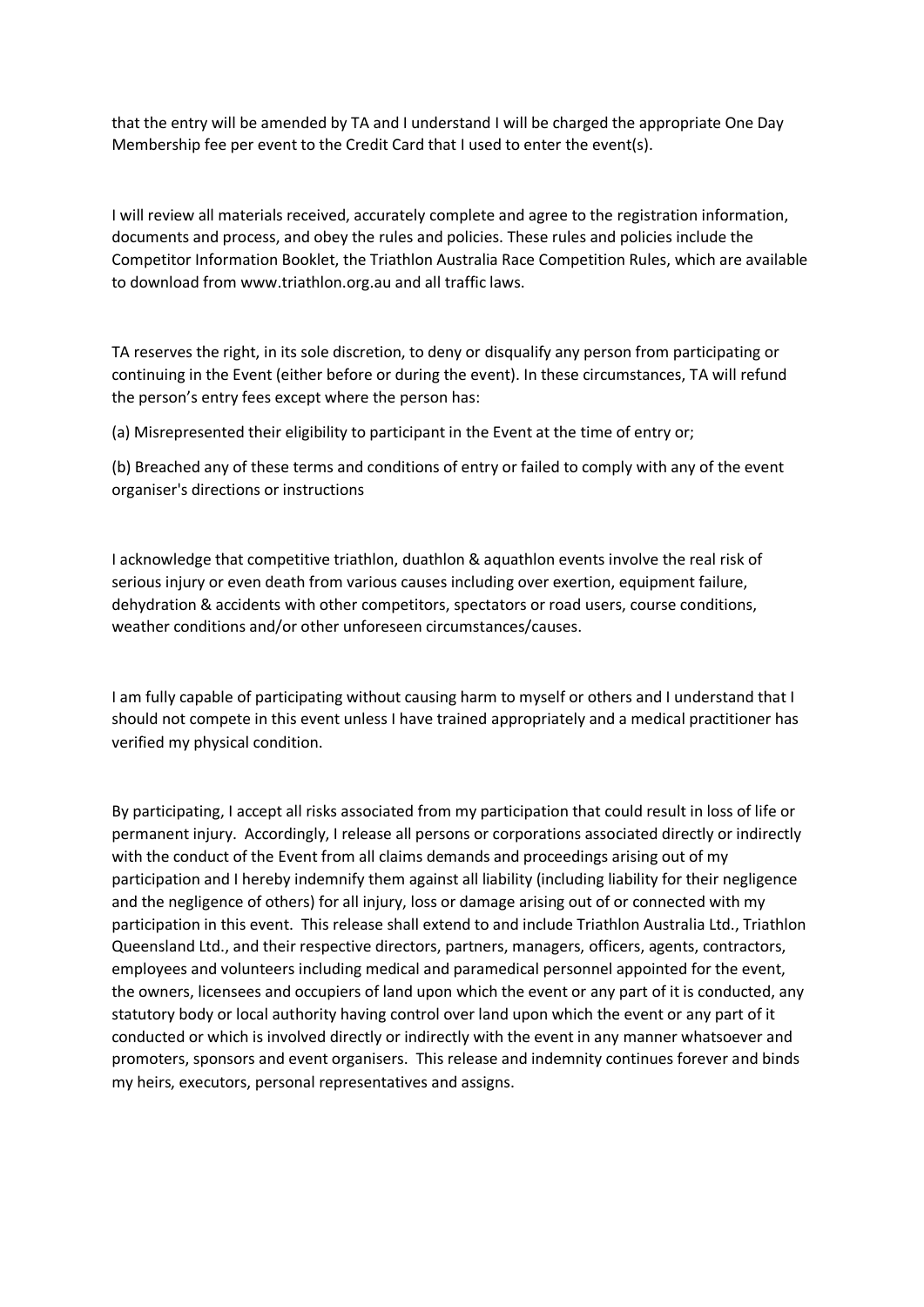I have disclosed all details of my past and present medical and/or physical conditions from which I suffer that may affect my performance or be relevant if medical or physical treatment is necessary. I accept the risk of competing, despite these conditions.

I authorise Triathlon Australia staff, representatives or other medical personnel to obtain or provide medical care for me, to transport me to a medical facility, and to provide medical treatment they consider necessary for my health. I agree to pay all costs associated with that care and transportation. I agree to the release of any medical information or records necessary for treatment.

I agree to provide the name and contact phone number of a person, who is not a participant in this event, who can be contacted in the event of an emergency, which person will be available during and after the event.

My registration is transferable to other people until online entries close and will incur a transfer fee of AUD \$20.00. If I am unable to compete, or if the event is cancelled by way of circumstances beyond the control of the event directors, my registration fee is non-refundable.

I understand that the compulsory insurance cover effected for participants in this event may not cover me for any or all personal injury, loss or damage sustained by me.

Safety precautions undertaken by organisers (such as course supervision, race safety briefings, bicycle, and helmet safety checks) are a service to me and other competitors but are not a guarantee of safety.

I agree to abide by all race rules and directions issued by Triathlon Australia and the event organiser.

I am fully responsible for the security of my personal possessions at the event and TA will not be liable for the replacement of any personal possessions.

I consent to TA using my name, image and likeness before, during or after the event for promotional broadcasting or reporting purposes in any media.

I consent to my name and contact details being included on the TA event database and that unless I specify to the contrary, I will be subscribed to various TA related publications which include a monthly newsletter and other promotional materials about upcoming events and membership. I acknowledge that I am able to opt-out of these services at any time. I agree that if I choose not to be included on the TA database I will still receive emails that relate to the event in which I have